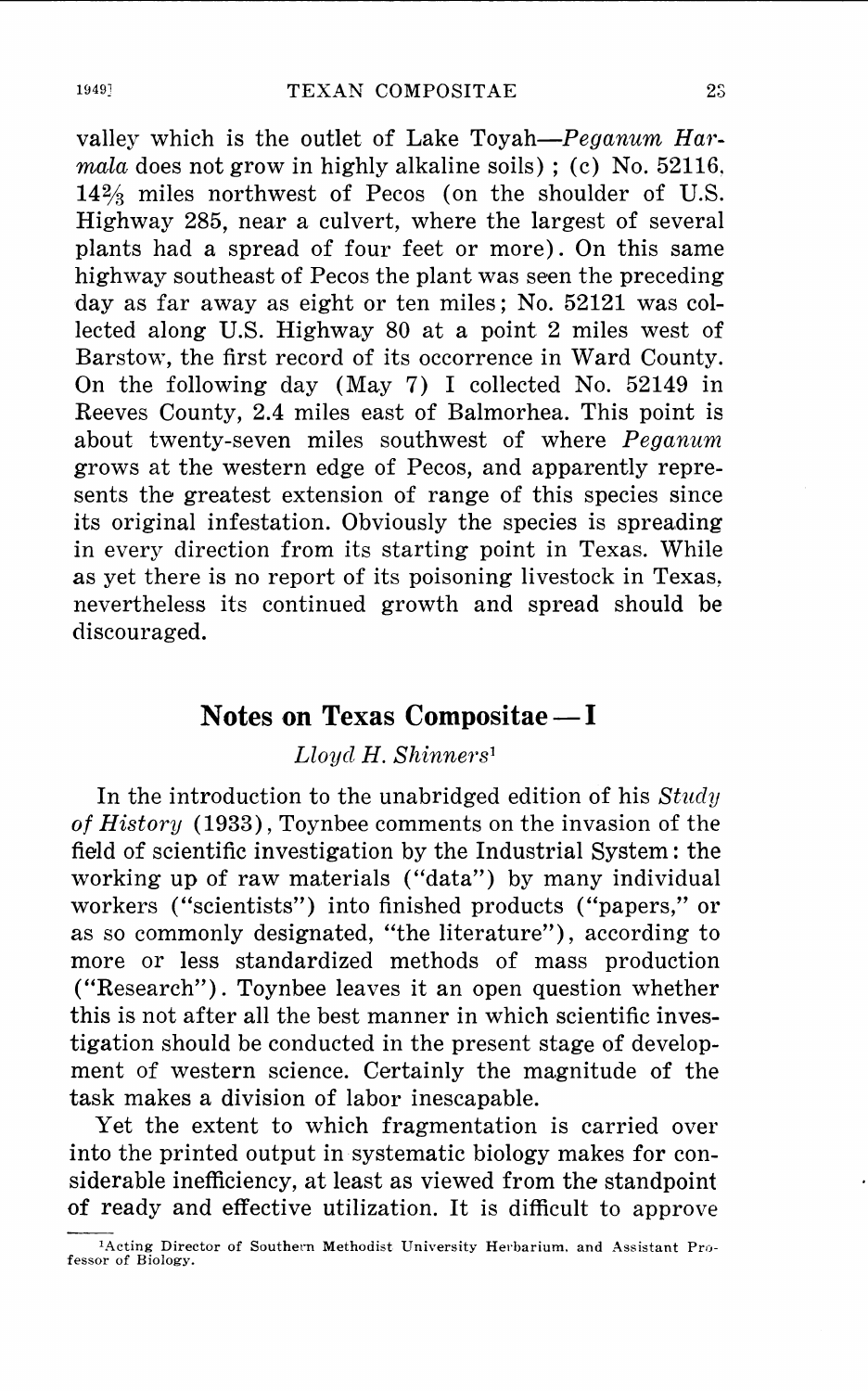methods which make it necessary to consult twelve different references in order to discover the currently correct names of half a dozen species of *Eupatorium* in a limited area of north central Texas, or to consult well in excess of two score references to find the currently correct names of ten species of *Aster* in the same area. It is more than difficult when the outcome is only to learn that zealous publication of nomenclatorial notes or partial synopses has not always been accompanied *pari passu* by sufficiently diligent taxonomic investigation, and that despite a plethora of publications, one is still very far indeed from having the answers sought. Present-day taxonomic publications too often give the impression of an army of taxonomists attempting to lay low hordes of information with barrages of bird-shot, only to find that the recalcitrant data, lightly wounded, rise up to be confronted all over again. The publication of a small number of complete and, as nearly as possible, definitive revisions is surely more meritorious than the publication of many pages of miscellaneous notes, comments, corrections, arguments, new names, fragmentary synopses, and the like.

But it is not always practicable to let small items accumulate unpublished for an indefinitely long time. Specimens to be identified for correspondents may include material of undescribed species, belonging to genera which cannot be hastily revised. The early publication of small nuisance notes may be better than allowing old errors to persist and spread. With reluctance and apology, I commence the publication of such tid-bits as it seems highly desirable to put into print far in advance of the completion of a treatment of all the *Compositae* of Texas. .

When not otherwise stated, cited collections are in the herbarium of Southern Methodist University.

PALAFOXIA **tripteris** (DC.) Shinners, comb. nov. *Flores* $tina\ tripteris$  DC., Prodromus 5: 655. 1836. - I agree with Mr. Cory (1946) in rejecting the generic segregations in the recent treatment (1944) of *Palafoxia* and its allies by Elizabeth Ammerman (Mrs. Baltzer), and go further. *Florestina tripteris* in general appearance and in details of involucre, florets, and achenes is closely similar to several species of *Palafoxia* of the *Othake* group. Hoffmann (in Engler & Prantl, 1894) states that *Florestina* "differs little from *Schkuhria,* chiefly in the subulate appendage of the style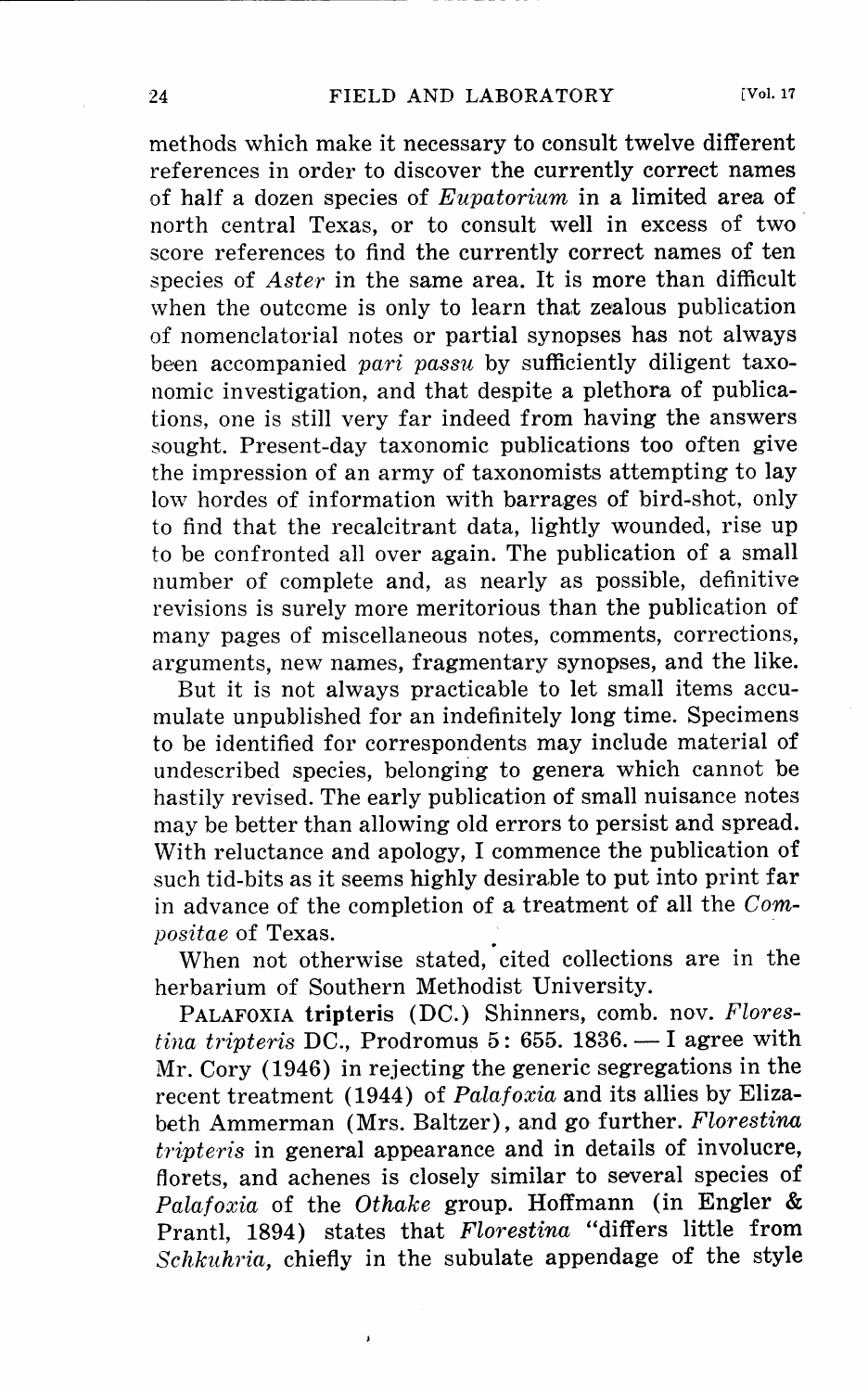branches and scarcely leafy panicle." Actually *Florestina* is not very closely allied to *Schkuhria,* despite superficial resemblance of the involucres. In the latter genus, the style branches are compressed and have a quite asteroid triangular appendage (as is true of its allied genus *Bahia),* and the disk corollas are columnar, scarcely differentiated into tube and limb, with short lobes. In *Florestina* the style branches are terete, plumose in the terminal third or half, and the corollas are well differentiated into short cylindrical tube, shallow funnel-form limb, and long ascending or spreading lobes. In these features it closely resembles species of *Pala*<sup>f</sup>*oxia,* which differ only in having the style branches pubescent throughout. All the species assigned to *Florestina, Pala- ! oxia, Polypteris,* and *Othake* are obviously closely allied, and might be grouped in series or sections, but hardly in separate genera. The genus *Florestina* Cassini was not validly published until 1820 (Dictionnaire des Sciences Naturelles 17: 155-156), though it appeared in print in 1815 (Bulletin de la Societe Philomathique (Paris) 1815: 175, *nomen nudum)* and 1816 (Journal de Physique 82: 145, *nomen subnudum*). Palafoxia, twice published by Lagasca in 1816 (Elenchus Plantarum, p. 26, and Genera et Species Plantarum, p. 26), therefore remains the name of the enlarged genus. The reduction of *Florestina* to *Palafoxia* necessitates the transfer of two Mexican species:

PALAF0XIA **pedata** (Cav.) Shinners, comb. nov. *Stevia pedata* Cav., !cones 4: 33, tab. 356. 1797. *Florestina pedata*  (Cav.) Cassini, Dict. Sci. Nat. 17: 155-156. 1820.--- Although the plant depicted in Cavanilles' plate seems to be the plant generally known as *Florestina pedata,* the detailed sketch of the corolla shows a longer, stouter tube and more abruptly and widely spreading (almost recurved) lobes than appears in herbarium specimens. The figure given by Cassini (Diet. Sci. Nat., Planches, 2me. partie: règne organisé, Botanique, Vegetaux Dicotyledones, 86th plate (not numbered) shows similar florets, but may have been copied from Cavanilles.

PALAF0XIA **Liebmannii** (Schultz-Bip.) Shinners, comb. nov. *Florestina Liebmannii* Schultz-Bip. ex Greenman, Field Museum Puhl. Bot. Ser. 2: 272-273. 1907.

PALAFOXIA *cyanophylla* Shinners, sp. nov. Annua erecta 40-70 cm. alta divaricate ramosa hispida pilis subappressis, in inflorescentia quoque pilis glanduloso-capitatis. Folia Ian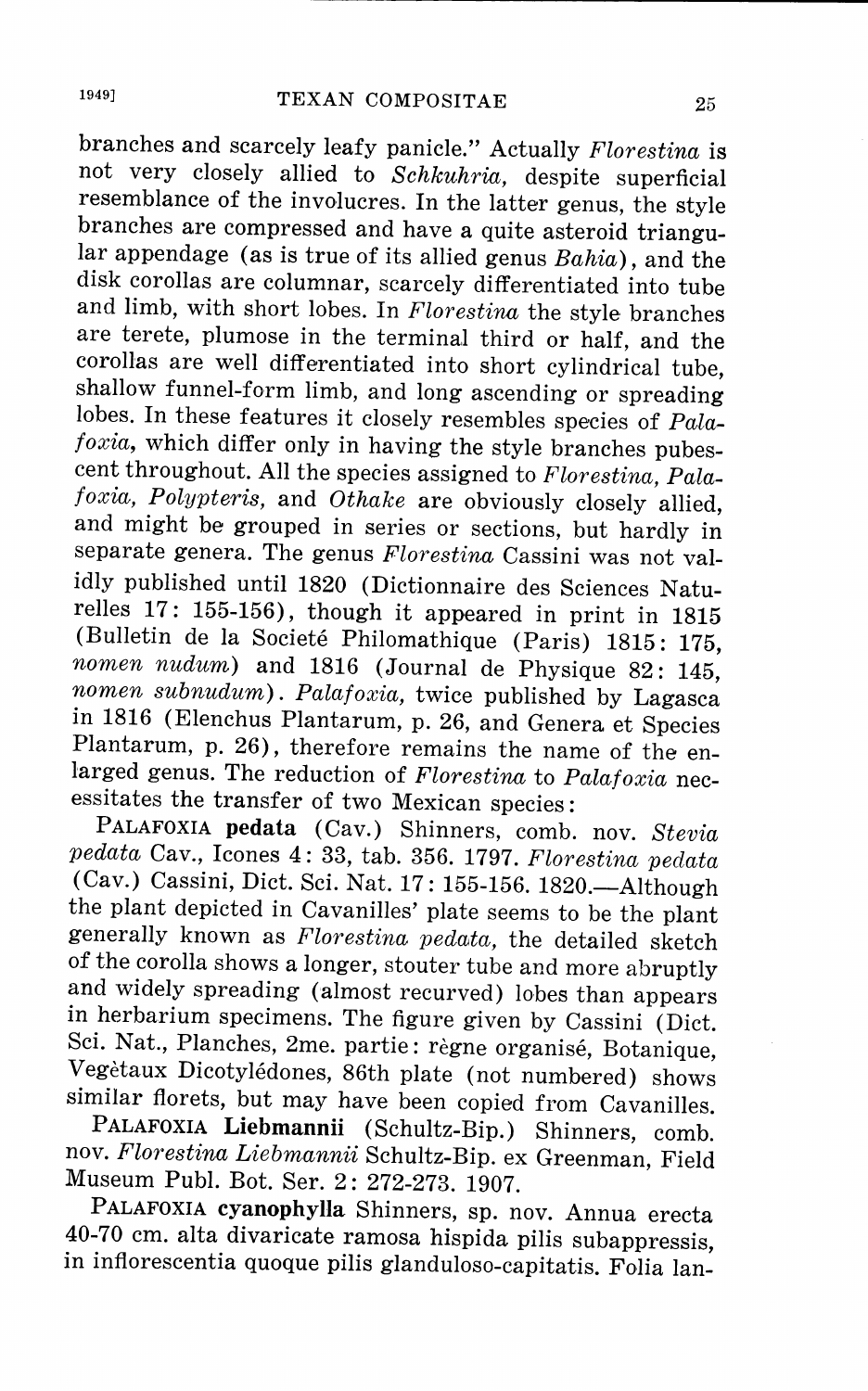ceolata basin versus elata petiolata integra ramorum  $2.5$ -3.2 cm. longa, 4-7 mm. lata,. petiolis 8-12 mm. longis; juniora supra cinereo-cyanea. Pedunculi nudi 1.5-4.0 cm. longi his<sup>p</sup>idi viscosi. Involucra cylindraceo-conica 10-13 mm. alta decemflora. Phyllaria anguste lanceo-oblonga 1.3-1.7 mm. lata acuta vel obtusa hispida, interiora anguste hyalino-mar<sup>g</sup>inata. Corollae dilute violaceae (antheris atroviolaceis) quinquefidae 6-7 mm. longae (lobae 1.8-2.5 mm., fauces 1.8- 2.7 mm., tubae 2.3-2.5 mm.). Achaenia 7-9 mm. longa hispida, interiora longipapposa, exteriora simul longi- et brevipapposa, sive brevipapposa solum. Pappi squamae diversae: nunc anguste triangulari-acuminatae 5-7 mm. longae media incrassatae margine hyalinae, nunc oblongae sive lanceolatooblongae seu ovato-oblongae obtusae 1-3 mm. longae crassae anguste marginatae sive sine margine, nunc intermediae.

<sup>P</sup>ALAFOXIA **cyanophylla** Shinners, n. sp. Erect annual 40- 70 mm. high, with divaricate branches nearly from the base. Stem, branches, and leaves hispid with subappressed, translucent, white trichomes from swollen bases ( only the bases remaining en older parts) ; inflorescence hispid with spreading trichomes and viscid with short glandular-capitate hairs. Lower leaves falling early; the others lanceolate, widest just above the base, entire, gradually acute, with petioles about 1/5 as long as the blades; leaves of main branches near the middle of the plant with blades 2.5-3.2 cm. long, 4-7 mm. wide, on petioles 8-12 mm. long. Upper surface of younger leaves more densely hispid, appearing gray-blue. Inflorescence with few much-reduced leaves or small bracts. Peduncles naked, 1.5-4.0 cm. long, hispid and viscous. Involucres cylindrical-conic, 10-13 mm. high, 10-flowered. Phyllaries narrowly lance-oblong, 1.3-1.7 mm. wide, acute to obtuse, hispid-pubescent, the inner narrowly hyaline-margined. Corollas light violet ( contrasting with the deep violet anthers), 6-7 mm. long, unevenly 5-parted, the lobes lanceolate-oblong, <sup>g</sup>labrous, 1.8-2.5 mm. long, throat narrowly funnel-form, glabrous, 1.8-2.7 mm. long, tube cylindrical, pubescent externally, 2.3-2.5 mm. long. Achenes 7-9 mm. long, hispid-pubescent, the central with long pappus, the outer with short .to long or short pappus only. Pappus scales white or yellowish, of two types, with intermediates: narrowly triangular, acuminate, 5-7 mm. long, with thickened opaque central portion and hyaline margins, and oblong to lanceolate-oblong or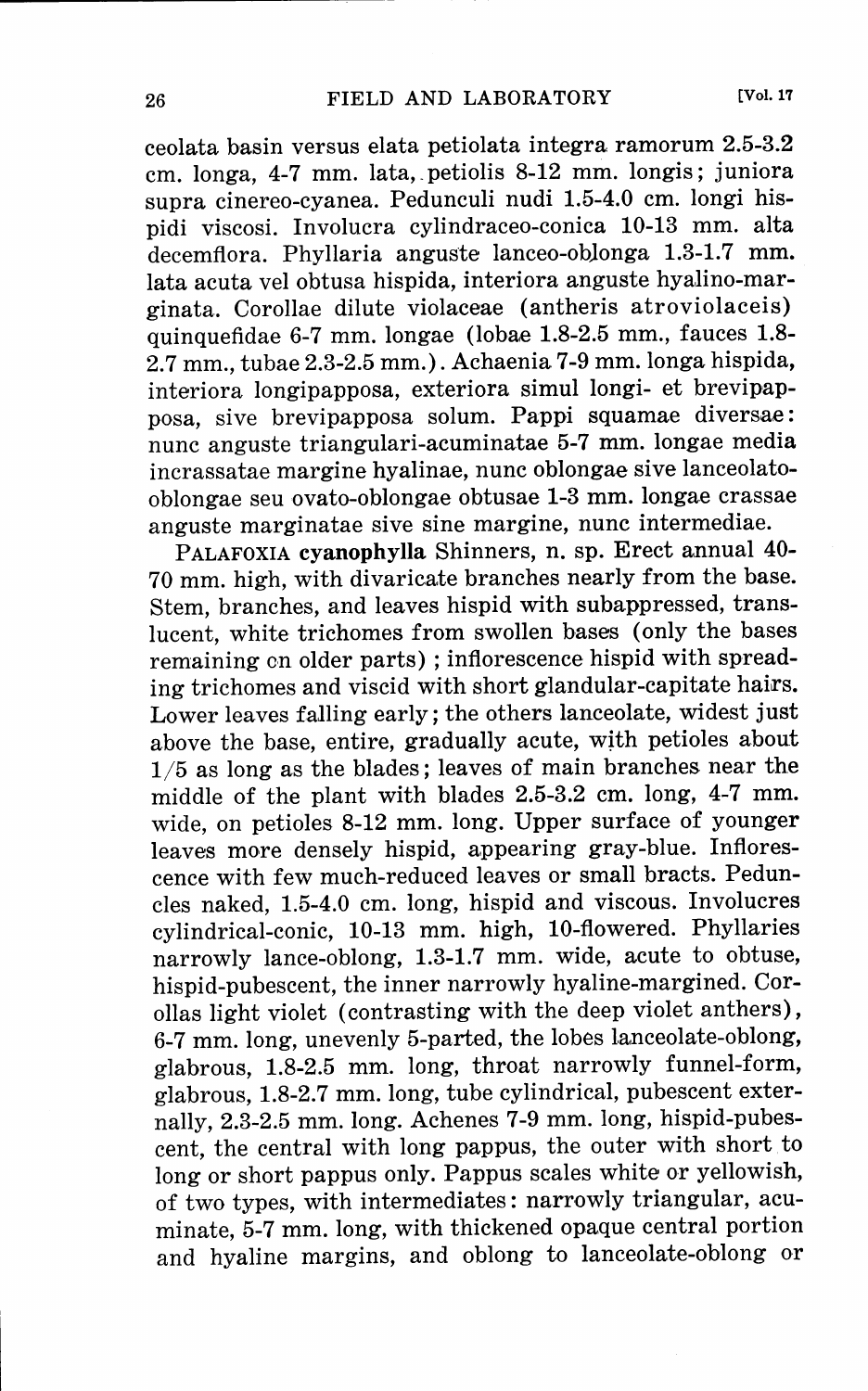ovate-oblong, truncate or obtuse, 1-3 mm. long, thick and opaque with narrow hyaline margins or marginless; hyaline margins where present more or less erose or lacerate, at least toward apex. TYPE: in bare sand, mouth of Santa Elena Canyon (south of Terlingua), Big Bend National Park, Brewster Co., *Lloyd H. Shinners 8792,* Aug. 6, 1946. Additional specimen seen: same locality (as "St. Helena Canyon,"), H. J. *Cottle,* Nov. 5, 1928 (in herb. Sul Ross State College, Alpine).

*Palafoxia cyanophylla* is closely related to *P. linearis*  (Cav.) Lag., of southern Nevada, southeastern California, and Arizona (with a variety in Baja California and Coahuila), but differs from it in having leaf blades widest near the base, tapering to the tip, shorter corollas with lobes nearly equalling the throat, shorter achenes, and shorter pappus scales. As described by Mrs. Baltzer (1944, p. 265), and as shown by the few specimens examined, *P. linearis* has linear or lance-linear leaves, corollas about 9-10 mm. long, its lobes much shorter than the throat, achenes 10-15 mm. long, and the longer pappus scales 7-10 mm. long.

CIRSIUM **terrae-nigrae** Shinners, sp. nov. Biennis radicibus crasso-fibrosis saepe tuberoso-incrassatis fusiformibus. Planta 50-95 cm. alta erecta, caule striato primum floccoso demum plerumque glabrato simplice seu ramoso ramis longis adscendentibus. Folia caulina lanceolata 10-21 cm. longa 4-7 cm. lata profunde pinnatifida inferne dense alholanulosa superne viridia scaberula. Folia inferiora quasipetiolata superiora gradatim multo minora integriora remotiora minus petiolata, sub involucro nulla vel unum. Capitula solitaria terminalia. Involucra primum urceolata demum campanulata 2.5-3.6 cm. alta viscida primum parce floccosa. Phyllaria appressa inbricata coriacea straminea glutinososignata, exteriora triangulari-lanceolata 3-5 mm. longa vel magis 1.5-2.0 mm. lata apice spina divaricata 1.5-2.5 mm. longa ornata, interiora lineari-lanceolata apice triangulari scariosa torta vel patenti 1-3 mm. longa terminata. Corollae dilute vel intense lavadulaceae (siccis rosaceo-lavandulaceae) 3.4-4.0 cm. longae (tuba 11-20 mm., faux 5-8 mm., lobae 8-12 mm.). Achaenia plus minusve compressa vel asymmetrica circa 6 mm. longa nitida glabra brunnea. Pappi setae 40-55 subaequales 2.3-3.3 cm. longae parte quarta terminali scabrae reliqua valde plumosae.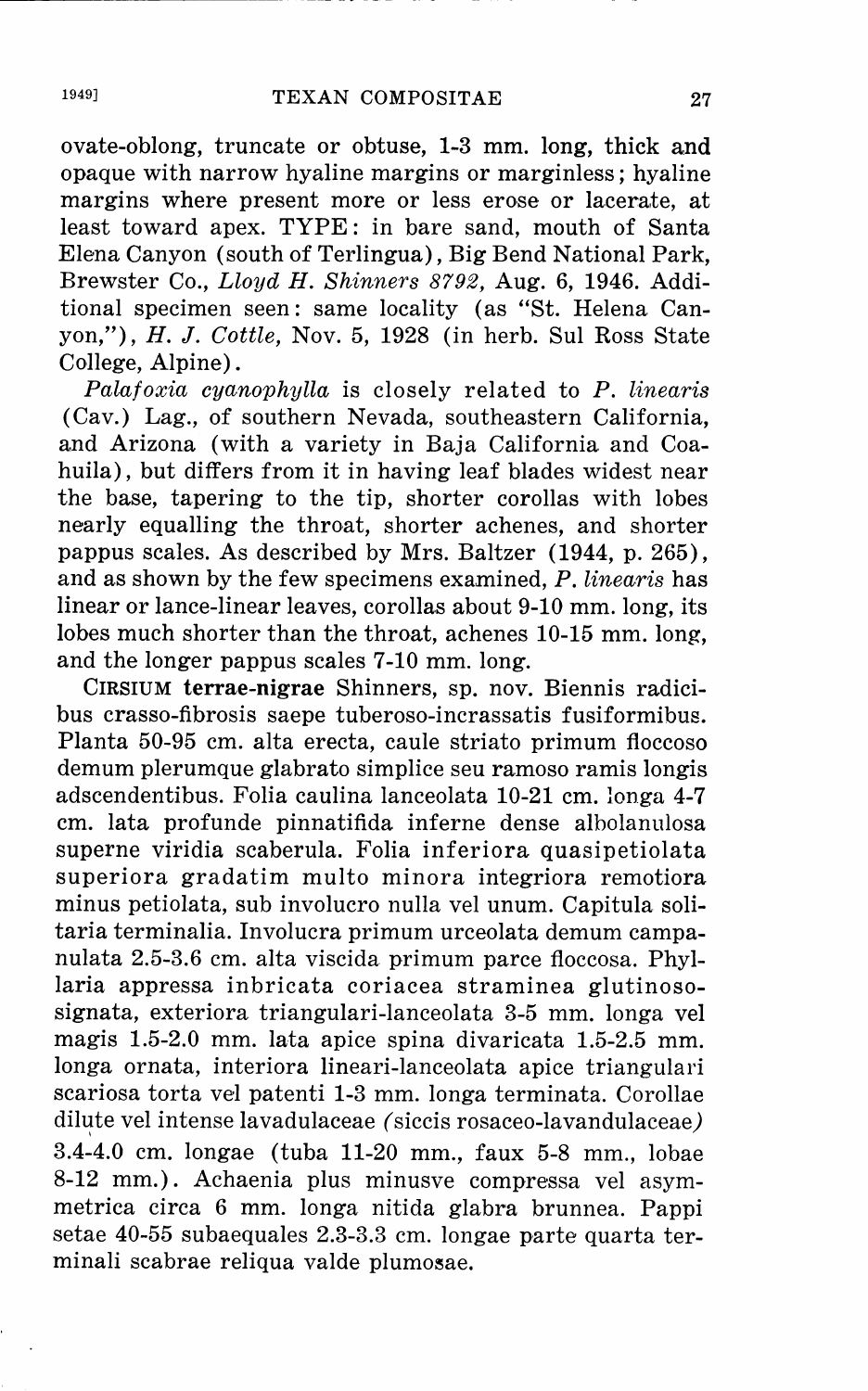CIRSIUM **terrae-nigrae** Shinners, n. sp. Biennial. Root system coarsely fibrous (sometimes one root larger and appearing like a taproot), some of the main roots often distally fusiform-enlarged and tuberous. Plant erect, 50-95 cm. high; stem striate, at first floccose, later glabrate or quite glabrous ( occasionally persistently hirsutulous below the inflorescence), simple or forking above the middle into few, long, ascending branches, with 14-24 leaves below the lowest main branch. Stem leaves lanceolate, 10-21 cm. long, 4-7 cm. wide, deeply pinnatifid; the divisions either nearly straight and directed slightly forward, or somewhat retrorsely falcate, lanceolate to oblong-rhombic, entire to coarsely and irregularly toothed, acute; lower surface densely, closely, and permanently white-woolly except for the principal veins, upper surface green and slightly scabrous. Lower leaves with petiolar base, upper leaves progressively much reduced, Iese divided, more remote, and less petiolate, those of the peduncles narrowly lanceolate or lance-linear, spiny-toothed, none or one closely subtending the involucre, the uppermost three or four 1-3 cm. long, their undivided middle part 1-4 mm. wide. Heads solitary and terminal on the stem or branches. Involuere first urceolate, later campanulate, 2.5-3.6 cm. high, very viscous, sparsely and temporarily floccose, especially near the base. Phyllaries appressed, imbricated, coriaceous, straw-colored, with heavy, lanceolate, black-brown glutinous area on the back at or just below the tip (area smaller on inner phyllaries). Outer phyllaries triangular-lanceolate, 3-5 mm. long or more, 1.5-2.0 mm. wide, with widely spreading spine tips 1.5-2.5 mm. long; grading through oblong-lanceolate, acuminate, spine-tipped middle <sup>p</sup>hyllaries about 2.5 mm. wide, to linear-lanceolate inner <sup>p</sup>hyllaries with narrowly triangular, scarious, twisted or spreading tips 1-3 mm. long. Corollas light to dark lavender (rosy lavender in dried specimens), 3.4-4.0 cm. long, the tube 11-20 mm. long, limb 5-8 mm. long, lobes narrowly linear, 8-12 mm. long; anther tube about 12 mm. long, appendages about 0.85 mm. long, tails about 0.6 mm. long. Achenes more or less compressed or bent (according to pressure in growth), about 6 mm. long, bluntly pointed at base, slightly narrowed at the truncate summit, tipped by the persistent swollen style base, glabrous and rather glossy, light reddish brown with dark streaks, the summit with a broad yellowish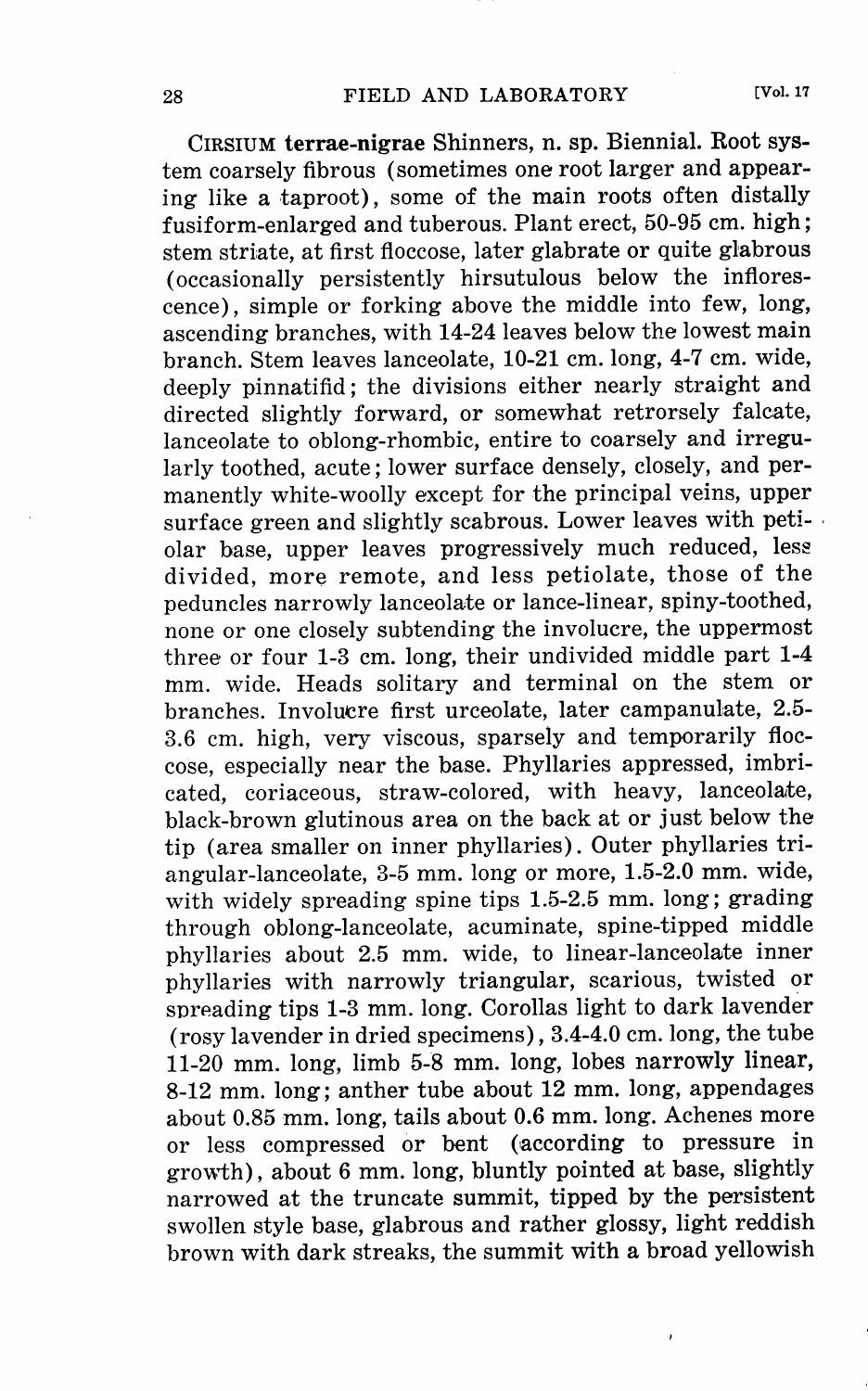band. Pappus of 40-55 white, slightly unequal bristles 2.3-3.3 cm. long, scabrous in the terminal fourth, very plumose in the lower three-fourths, the branch hairs ascending, 1.5-2.3 mm. long. TYPE: in black clay, common, railroad right-ofway, 5½ miles east of Bonham, Fannin Co., *Lloyd H. Shinners 7 486,* June 10, 1945. Additional specimens seen: COOKE Co.: near Tyler bluff, western edge of county, D. *S. Correll*  & *H.B. Correll 12956,* July 2, 1946. ELLIS Co.: Bear Creek, 2 miles south of Ferris, *V. L. Cory 53369,* July 10, 1946. KAUFMAN Co. : east side of Terrell Lake, 2¼ miles east of Terrell, CORY *53283,* June 14, 1946. LAMAR Co.: 9½ miles west and 1½ miles south of Paris, *Shinners 7856,* June 10, 1945. McLENNAN Co.: 6 miles south of McGregor, *C. L. York 46086,* May 25, 1946. ROCKWALL Co.: 1 mile northeast of Rockwall, *Cory 53313,* June 26, 1946. TARRANT Co.: 1 mile east of Everman, *Eula Whitehouse 16042,* June 15, 1946.

This species is frequent in the Blackland Prairie belt of central Texas, and occurs rarely in adjacent areas. It has generally been identified as *Cirsium discolor* (Muhl.) Spreng., a much more robust, later-flowering species of the midwestern and central eastern states, not developing tuberous roots, and with heads closely subtended by several leafy bracts. It was given the name *Cirsium filipendulum* by Engelmann, in manuscript, but this was published merely as a synonym by Gray in the fifth edition of his Manual **(p.** 273, 1867). Later (Proc. Amer. Acad. 19: 57, **1883)**  Gray published the combination *Cnicus altissimus* var. *filipendulus,* but without description, so that a valid name was not published until the appearance of the Synoptical Flora (vol. 1, part 2, p. 404, 1884). Here the plant is described as being smaller than *Cnicus altissimus,* with tuberiferous roots, but was said to grow in Colorado and Mexico as well as Texas. According to Index Kewensis, there is a *Cirsium filipendulum* Lange of Spain, described in 1861, preventing the adoption of Engelmann's homonymous *Cirsium filipendulum* as the name of the Blackland Prairie relative of *C. discolor.* 

CIRSIUM TEXANUM Buckley, Proc. Acad. Nat. Sci. Phila. 13 (1861) : 460. 1862. TYPE: "near Brady's Creek, north of Fort Mason [evidently near Brady in present McCulloch Co.], June," (in herb. Philadelphia Academy). Additional specimen seen: KIMBLE Co.: field, along south Llano River.